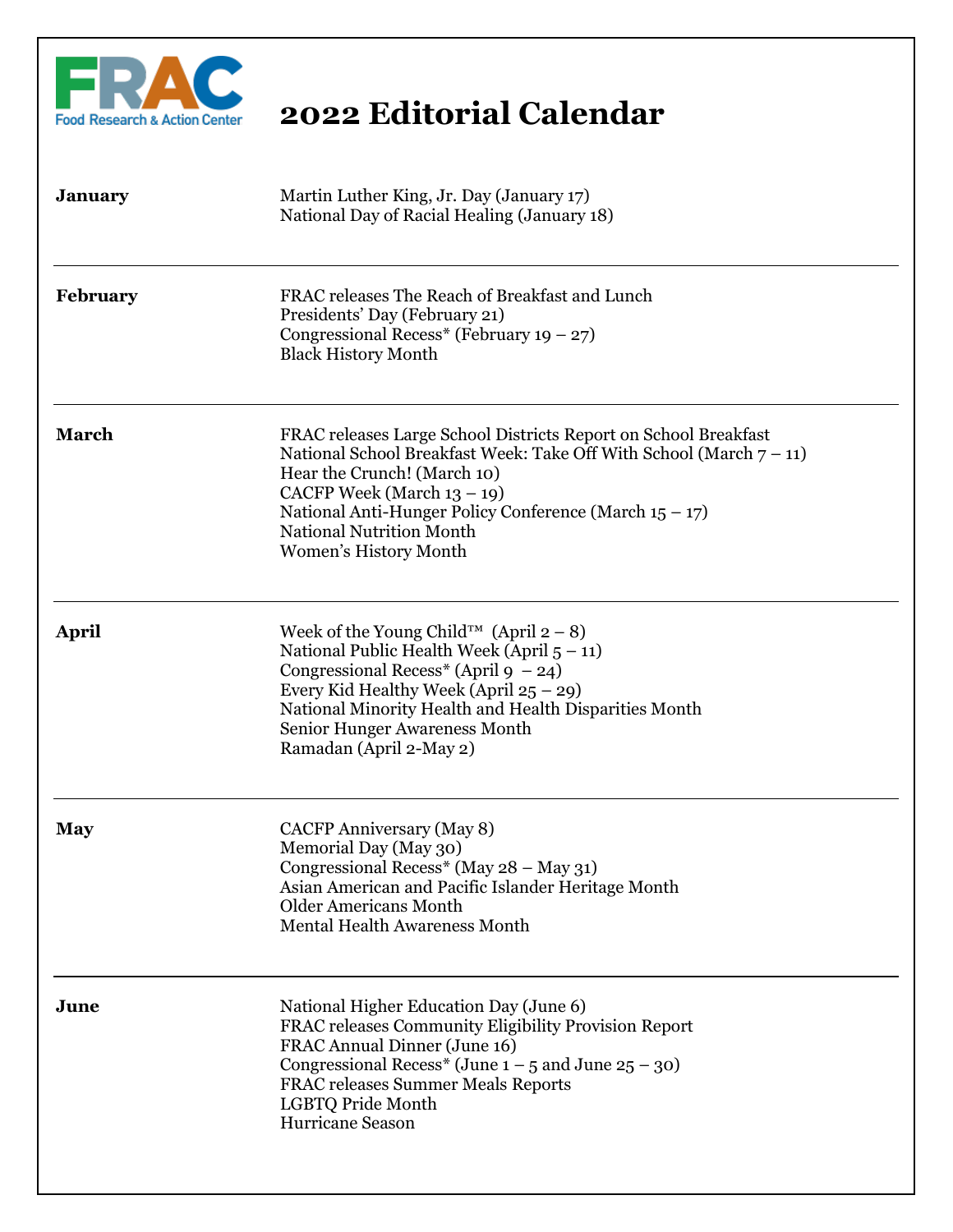| July             | Congressional Recess <sup>*</sup> (July $1 - 10$ )<br>Independence Day (July 4)<br>Anniversary of the Americans with Disabilities Act (July 26)                                                                                                                                                                                                                                                                                           |
|------------------|-------------------------------------------------------------------------------------------------------------------------------------------------------------------------------------------------------------------------------------------------------------------------------------------------------------------------------------------------------------------------------------------------------------------------------------------|
| <b>August</b>    | National WIC Breastfeeding Week (August $1 - 7$ )<br>National Farmers Market Week (August $7 - 13$ )<br>Anniversary of the Voting Rights Act (August 6)<br>Congressional Recess <sup>*</sup> (August $6 - 31$ )<br>Back-to-school activities (all month)                                                                                                                                                                                  |
| <b>September</b> | Congressional Recess* (September $1 - 4$ )<br>Labor Day (September 5)<br>Grandparents Day (September 11)<br>Hunger Action Day (September 17)<br>National Voter Registration Day (September 27)<br>USDA releases food insecurity data<br>U.S. Census Bureau releases poverty data<br>National Hispanic Heritage Month<br><b>Hunger Awareness Month</b><br>National Childhood Obesity Awareness Month<br><b>National Preparedness Month</b> |
| October          | <b>FRAC releases Afterschool Report</b><br>Indigenous Peoples' Day (October 10)<br>World Food Day (October 16)<br>Congressional Recess* (October $1 - 9$ and October $22 - 31$ )<br>National School Lunch Week (October 10 - 14)<br>National Immigrants Day (October 28)<br>National Farm to School Month<br>National Principals Month                                                                                                    |
| <b>November</b>  | Veteran's Day (November 11)<br>Congressional Recess* (November $1 - 8$ and November 19 – 27)<br>National Hunger & Homelessness Awareness Week (November 12 - 20)<br>Thanksgiving (November 24)<br>#GivingTuesday (November 29)<br>Native American Heritage Month                                                                                                                                                                          |
| <b>December</b>  | FRAC's 50 <sup>th</sup> Anniversary Event (December 8)<br>Congressional Recess* (December 22 – 31)<br>Remember this December<br><b>Holiday Season</b>                                                                                                                                                                                                                                                                                     |